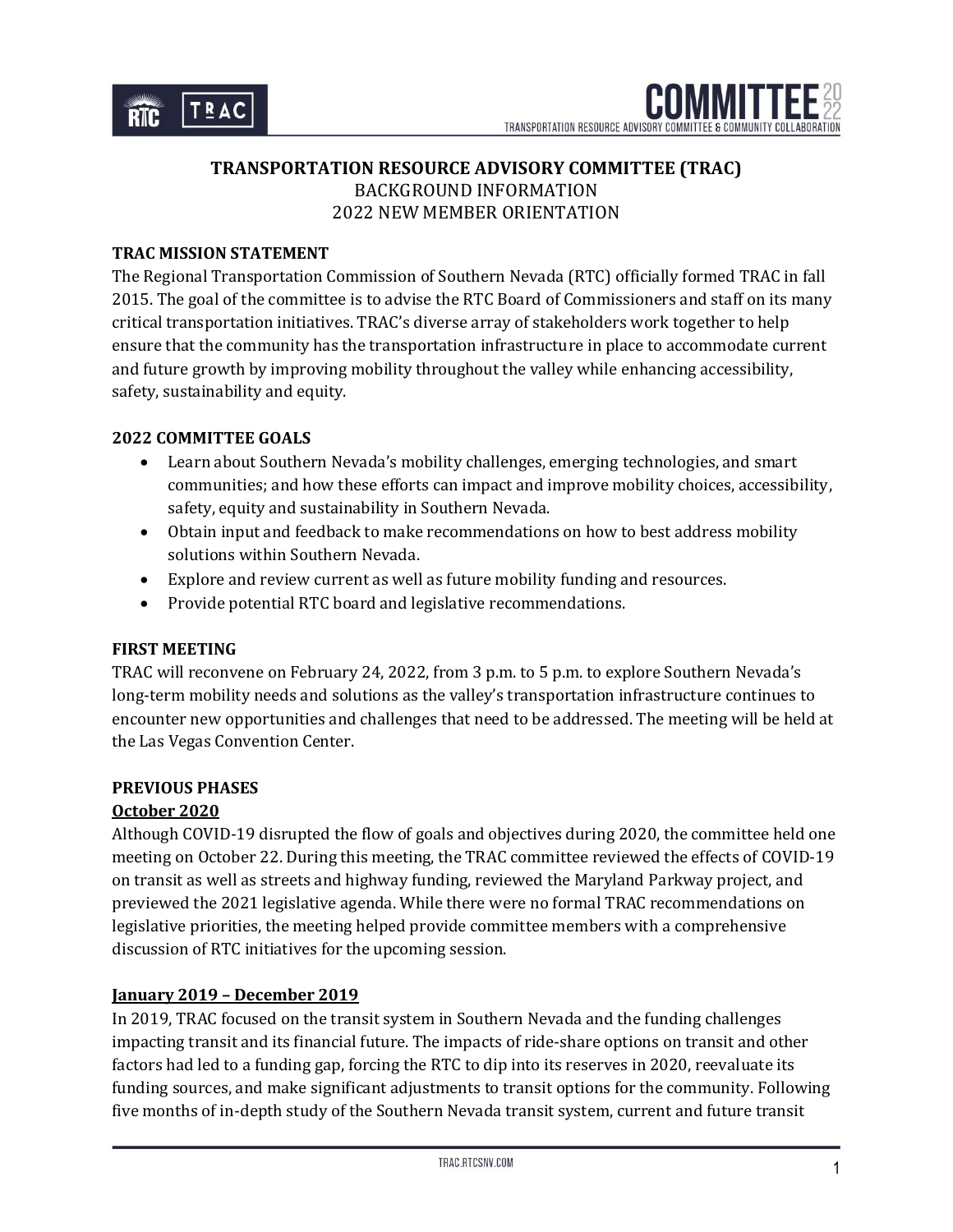

demands, and near-term and long-term funding needs, TRAC supported RTC pursuing potential reallocation of existing funds to continue current transit operations and future transit options.

## **October 2017 – December 2018**

Between 2017 and 2018, the committee was asked to make a recommendation on what they believed was the best mode of transportation for Maryland Parkway. In order to make this decision, TRAC spent several months to fully educate themselves with detailed materials, data, and expert information needed to make this recommendation. After several months of discussion about the importance of Maryland Parkway and its role in the future of our community's mobility, TRAC supported moving forward with high capacity transit in the corridor.

#### **January 2016 – January 2017**

TRAC's initial meetings focused on roadway and transit planning, funding, emerging technology, and community engagement recommendations, which the RTC Board of Commissioners ultimately adopted. The hallmark of success for TRAC was the November 2016 passage of Question 5 that extended Fuel Revenue Indexing for ten years, thereby generating \$3 billion to fund critical roadway and infrastructure projects to support growth and economic development in Clark County.

## **TRAC MEMBERSHIP**

TRAC consists of members from a diverse base of stakeholders throughout Southern Nevada. Each member represents large groups of citizens impacted by transportation-related issues.

| <b>First Name</b> | <b>Last Name</b>        | <b>Organization</b>                 |
|-------------------|-------------------------|-------------------------------------|
| Amanda            | Moss                    | <b>SNHBA</b>                        |
| Ann               | <b>Barnett</b>          | Nevada Contractors Association      |
| Barry             | Gold                    | AARP                                |
| <b>Brandon</b>    | Roberts                 | Las Vegas Realtors                  |
| <b>Bryan</b>      | Wachter                 | Retail Association of Nevada        |
| Cindy             | Creighton               | Nevada Taxpayers Association        |
| Danny             | Thompson                | Labor Consultant                    |
| David             | Frommer                 | <b>UNLV</b>                         |
| Duy               | Nguyen                  | Asian Community Development Council |
| Erin              | McMullen Midby          | <b>Boyd Gaming</b>                  |
| Frank             | Marretti, III           | G2 Capital Development              |
| Hayim             | Mizrachi                | <b>NAIOP</b>                        |
| Irene             | <b>Bustamante Adams</b> | <b>Workforce Connections</b>        |
| Jean              | Peyton                  | Blindconnect                        |
| Jim               | Long                    | Sun City Anthem Resident            |
| Jim               | Halsey                  | <b>IBEW Local 357</b>               |
| Karlos            | LaSane                  | <b>Caesars Entertainment</b>        |
| Ken               | Evans                   | <b>Urban Chamber of Commerce</b>    |